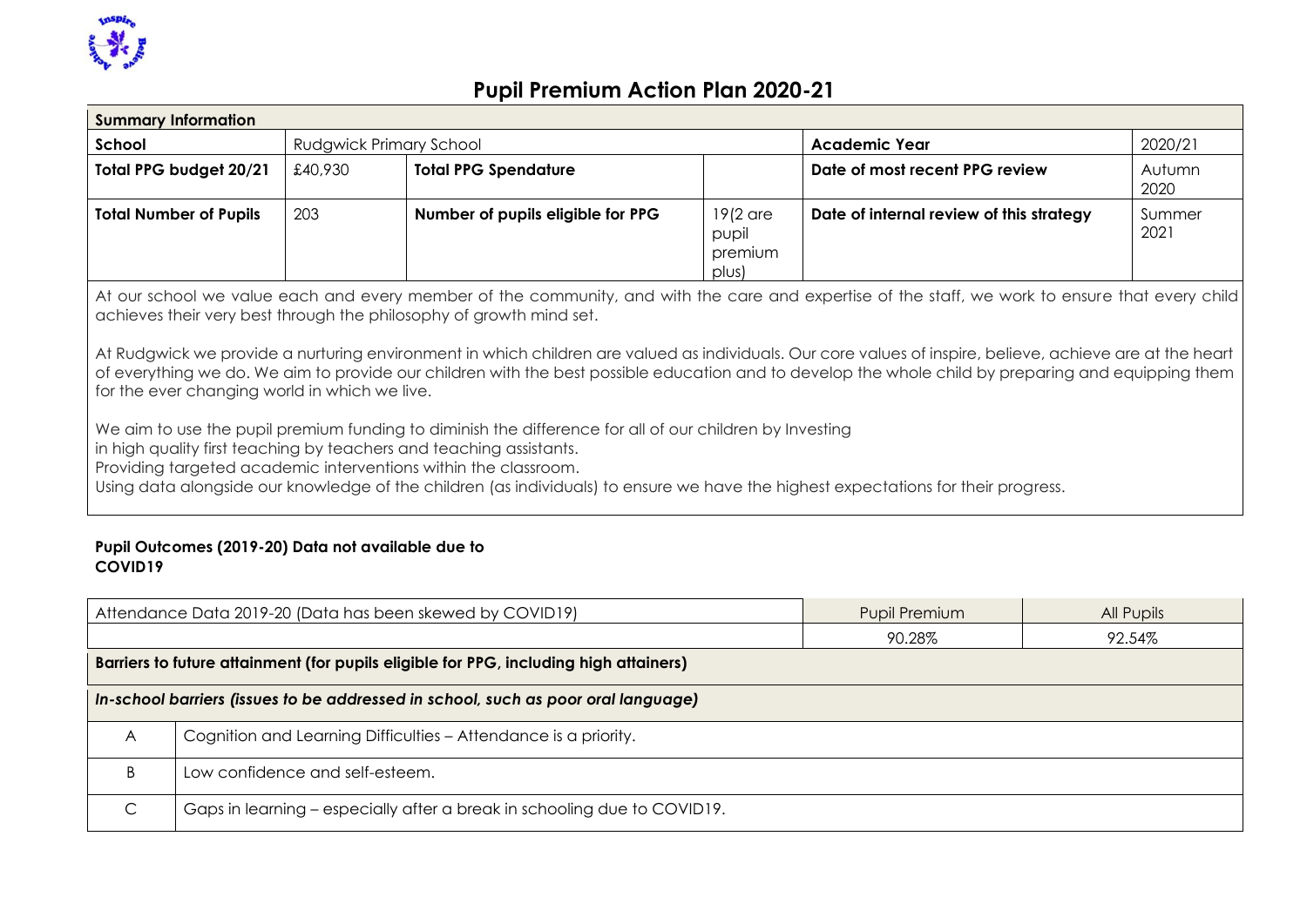

| External barriers (issues that also need action outside school, such as low attendance) |                  |  |  |
|-----------------------------------------------------------------------------------------|------------------|--|--|
|                                                                                         | Parenting skills |  |  |

|              | <b>Desired Outcomes</b>                                                                                                                                                                  |                                                                                                                                                                                                                   |
|--------------|------------------------------------------------------------------------------------------------------------------------------------------------------------------------------------------|-------------------------------------------------------------------------------------------------------------------------------------------------------------------------------------------------------------------|
|              | Outcome                                                                                                                                                                                  | Success Criteria                                                                                                                                                                                                  |
| A            | For all PPG children to be making good or accelerated progress<br>with their learning and achieving age-related expectations or<br>above.                                                | Assessment and tracking data shows that children eligible for PPG are making<br>good progress with their learning, and their learning is in line with their peers,<br>particularly in writing.                    |
| <sub>B</sub> | For all children to have access to activities outside of school to<br>boost their self-esteem.<br>For all children to develop self-esteem and self-confidence<br>through school support. | Children who are eligible to PPG are accessing clubs. Children, parents/carers<br>and staff are able to notice a positive impact.<br>Self assessment when accessing school support demonstrates a positive impact |
| C            | Parents/carers have the knowledge and skills needed to<br>develop secure relationships and are confident in using positive<br>parenting strategies.                                      | Parent and carers report an increased confidence in parenting skills and are<br>noticing less behaviour conflict at home.                                                                                         |

| <b>Planned Expenditure</b>                          |                                                                                                                                           |
|-----------------------------------------------------|-------------------------------------------------------------------------------------------------------------------------------------------|
| Salaries £51598                                     |                                                                                                                                           |
| Uniform & Equipment £250                            |                                                                                                                                           |
| Pupil premium review £850                           |                                                                                                                                           |
|                                                     | Speech and language training (EKLAN early intervention plan) for KM £570                                                                  |
| Letterjoin Handwriting scheme £217                  |                                                                                                                                           |
| Book trust £200                                     |                                                                                                                                           |
| Disadvantaged lead training £200 (catch up funding) |                                                                                                                                           |
| Transition support £5                               |                                                                                                                                           |
|                                                     |                                                                                                                                           |
| Milk provided (free school meals)                   |                                                                                                                                           |
| Clubs for summer term (sports premium)              |                                                                                                                                           |
|                                                     |                                                                                                                                           |
| <b>Academic Year</b>                                | 2020-2021                                                                                                                                 |
|                                                     | The three headings below enable the school to demonstrate how they are using the pupil premium to improve classroom pedagogy, and provide |
|                                                     | targeted support; and support whole school strategies; whilst also supporting the wider school community.                                 |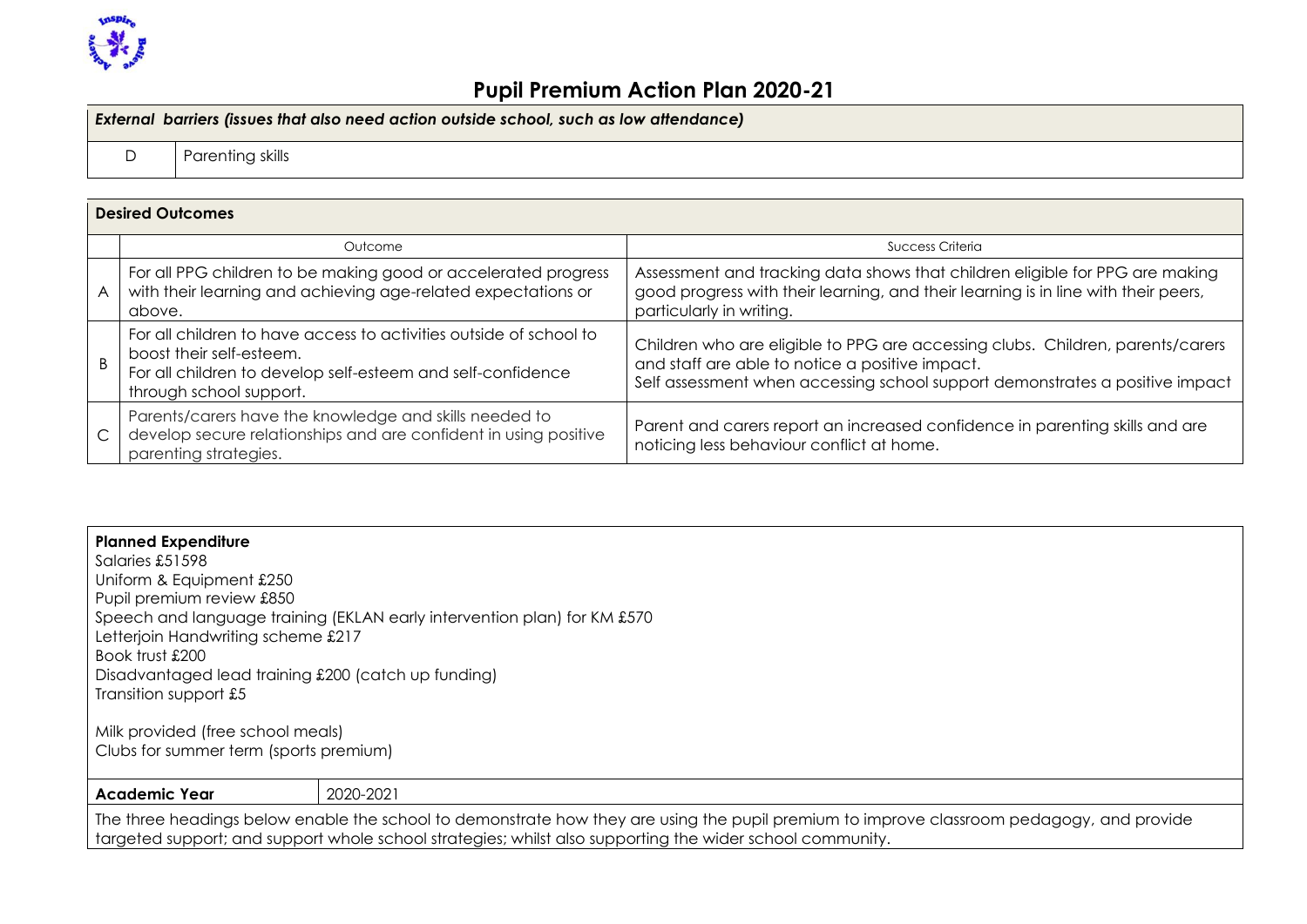

| <b>Community and Family Outcomes</b>                                                                                                                                  |                                                                                                                                                                                                                                                                            |                                                                                                                                                  |                                                                                                                                                                                                                             |                                                                                                                                                                                                |  |  |
|-----------------------------------------------------------------------------------------------------------------------------------------------------------------------|----------------------------------------------------------------------------------------------------------------------------------------------------------------------------------------------------------------------------------------------------------------------------|--------------------------------------------------------------------------------------------------------------------------------------------------|-----------------------------------------------------------------------------------------------------------------------------------------------------------------------------------------------------------------------------|------------------------------------------------------------------------------------------------------------------------------------------------------------------------------------------------|--|--|
| Desired outcome                                                                                                                                                       | Action                                                                                                                                                                                                                                                                     | <b>Success Criteria</b>                                                                                                                          | Intervention                                                                                                                                                                                                                | <b>Monitoring Tool &amp; Review</b>                                                                                                                                                            |  |  |
| To ensure pupil premium<br>attendance is in line with<br>National Statistics (taking<br>into account COVID19)                                                         | Attendance monitoring by<br>office team, SM & SN.<br>Share attendance<br>booklets with parents.<br>Analyse attendance data<br>on SIMs and create<br>individualised plans for<br>families. GG to liaise with<br>KW & ring parents every<br>morning for<br>nonattendance.    | Attendance will be in line with<br>whole school data.                                                                                            | Individualised plans and<br>regular meetings with<br>families.<br>Phone calls home daily<br>by GG.                                                                                                                          | SIMS data.<br>Feedback from office staff.<br>SM to keep termly records of<br>attendance and progress.                                                                                          |  |  |
| To ensure PP children<br>have access to IT<br>facilities in order to<br>complete homework on<br>google classrooms and<br>complete home learning<br>if self-isolating. | 20 DfE laptops will be<br>allocated to children. They<br>will be on loan for a year.<br>Goole classrooms is being<br>launched on 25.09.20 for<br>homework initially.<br>Google classroom will be<br>used as the tool for home<br>learning if a second<br>lockdown happens. | PP children will complete their<br>homework weekly. They will read<br>weekly and send in their reading<br>record via google classroom<br>weekly. | PP homework record<br>shared at parent's eve.<br>SN to ring home any<br>parents whose children<br>are not actively<br>engaging with<br>homework via google<br>classroom to ensure<br>that technology is not<br>the barrier. | Homework records.<br>Central record of vulnerable<br>children if a second lockdown<br>OCCUIS.<br>Increased involvement via<br>Google meets. All children made<br>some effort to engage via IT. |  |  |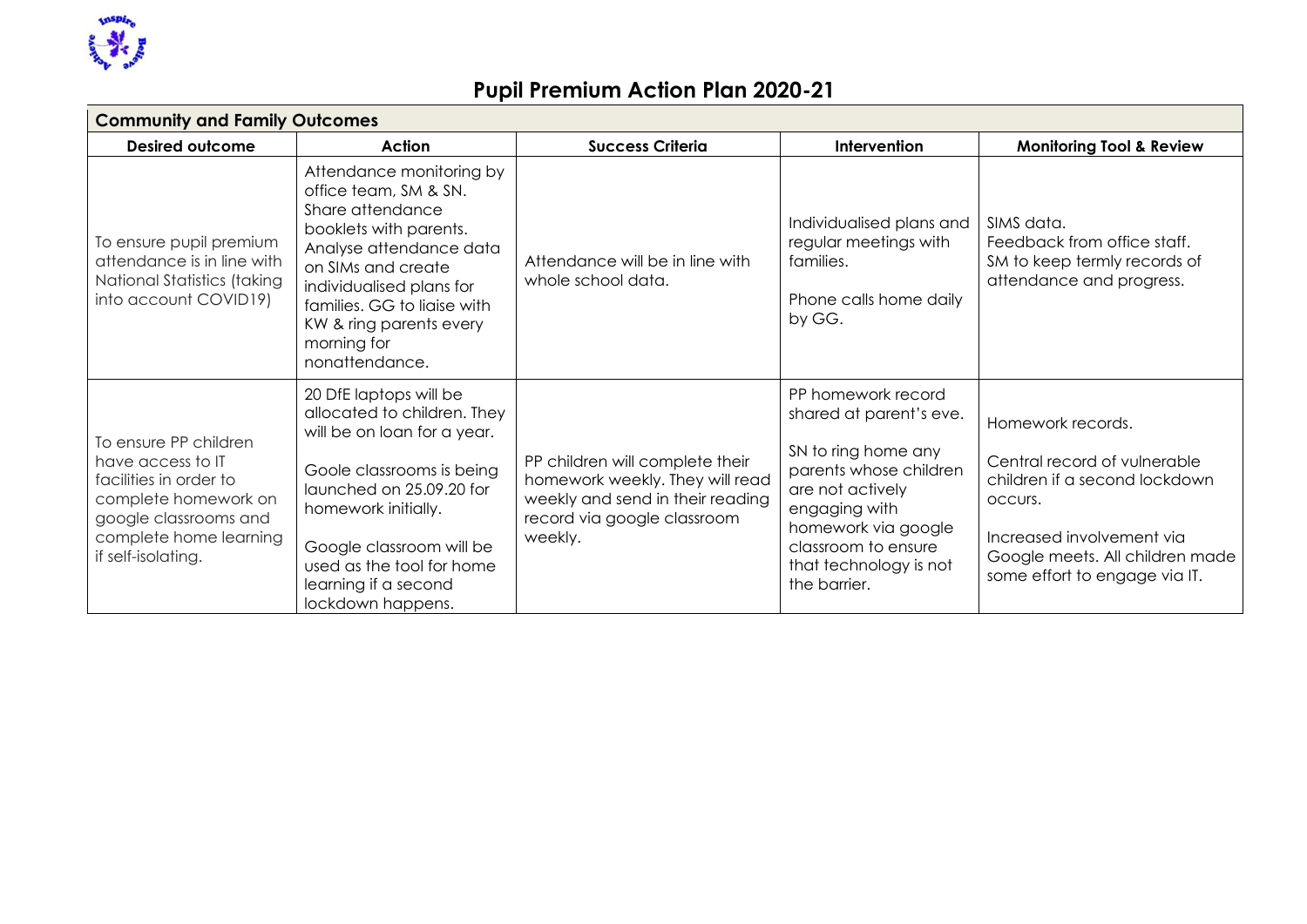

|                        | Staff will keep a record of<br>homework and reading<br>for PP children.<br>Other technology will be<br>provided via the local<br>community. |                         | If a second lockdown<br>occurs teachers to<br>phone home any<br>children not accessing<br>the learning and results<br>are recorded on a<br>central document. SLT<br>to monitor this<br>document and action<br>if necessary. KW to take<br>on supporting families<br>with internet access. |                        |
|------------------------|---------------------------------------------------------------------------------------------------------------------------------------------|-------------------------|-------------------------------------------------------------------------------------------------------------------------------------------------------------------------------------------------------------------------------------------------------------------------------------------|------------------------|
| <b>Whole School</b>    |                                                                                                                                             |                         |                                                                                                                                                                                                                                                                                           |                        |
| <b>Desired outcome</b> | Action                                                                                                                                      | <b>Success Criteria</b> | Intervention                                                                                                                                                                                                                                                                              | <b>Monitoring Tool</b> |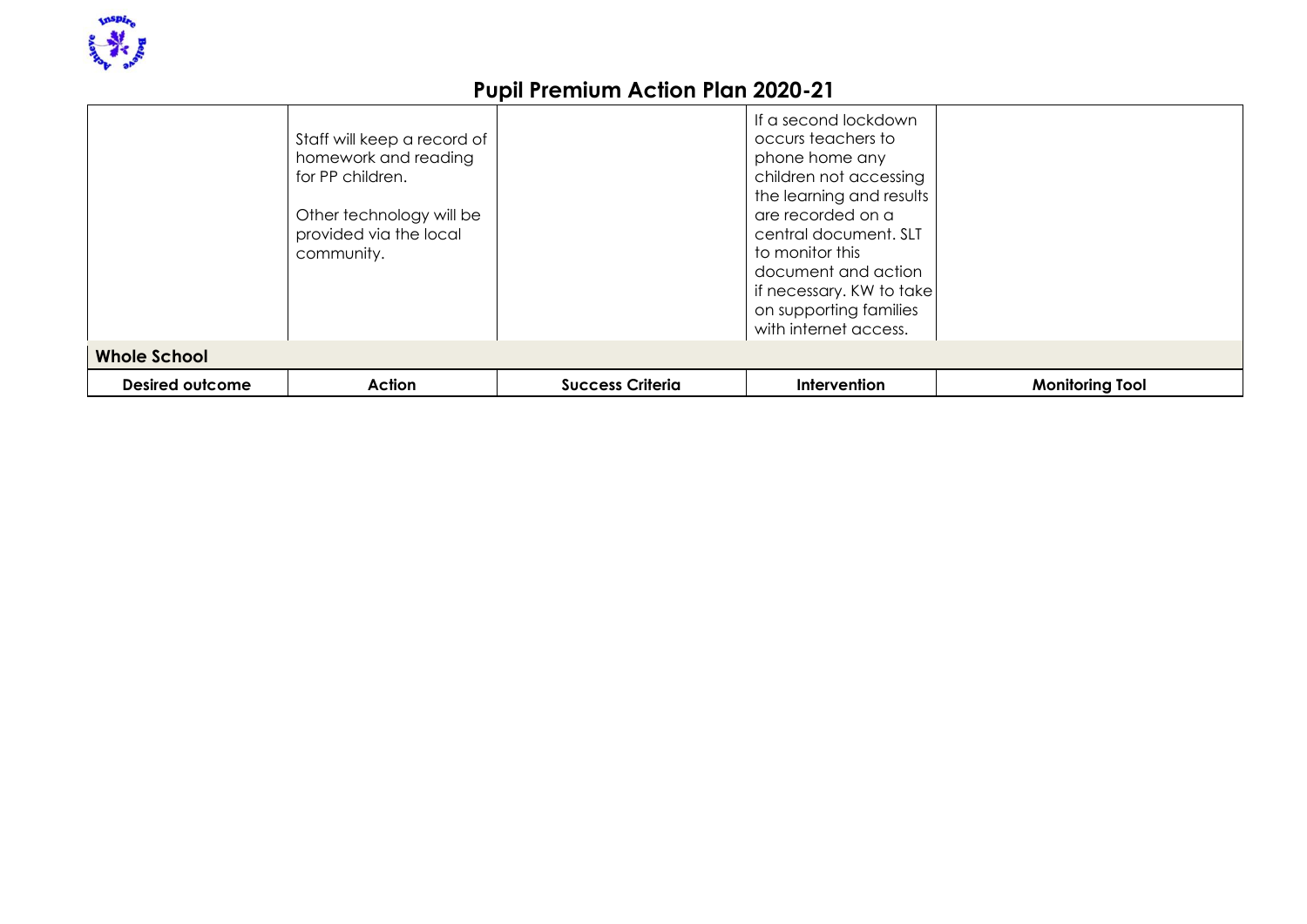

|                                                                                              |                                                                                                                 |                                                                                                                                                                      | Autumn term<br>assessment - Progress<br>maths test & phonics.<br>All children to be book<br>banded.<br>SLT to monitor progress              | SLT performance review with class<br>teachers. All staff aware of<br>pupil premium children. Staff &<br>headteacher performance<br>management targets include one for<br>disadvantaged children.<br>Data monitoring and pupil progress<br>meetings with individual teachers.<br>Steps rate of progress - expected or<br>above |          |                                      |
|----------------------------------------------------------------------------------------------|-----------------------------------------------------------------------------------------------------------------|----------------------------------------------------------------------------------------------------------------------------------------------------------------------|---------------------------------------------------------------------------------------------------------------------------------------------|-------------------------------------------------------------------------------------------------------------------------------------------------------------------------------------------------------------------------------------------------------------------------------------------------------------------------------|----------|--------------------------------------|
|                                                                                              |                                                                                                                 |                                                                                                                                                                      | and class teacher to                                                                                                                        | ${\bf R}$                                                                                                                                                                                                                                                                                                                     | W        | M                                    |
|                                                                                              |                                                                                                                 |                                                                                                                                                                      | attend pupil progress<br>meetings.                                                                                                          | 72%                                                                                                                                                                                                                                                                                                                           | 53%      | 53%                                  |
| For all pupils to be<br>making good progress<br>and achieving age<br>related expectations or | Ensure that pupils who<br>are in receipt of PPG are<br>not falling behind in<br>maths and literacy<br>subjects. | Assessment and tracking data<br>shows that children eligible for<br>PPG are making good progress<br>with their learning, and their<br>learning is in line with their | Children to receive<br>Bookstart package<br>every month for 6<br>months.                                                                    | RWI assessment records. Phonics<br>assessment sheet in year 1 3x yearly.                                                                                                                                                                                                                                                      |          |                                      |
| above.                                                                                       |                                                                                                                 | peers, or above.                                                                                                                                                     | 1:1 Read Write Inc tutor<br>daily intervention. SM<br>to work with KM and<br>class teachers to<br>prioritise children.<br>Catch up tutoring | Narrative therapy impact report.                                                                                                                                                                                                                                                                                              |          |                                      |
|                                                                                              |                                                                                                                 |                                                                                                                                                                      |                                                                                                                                             | less than                                                                                                                                                                                                                                                                                                                     | expected | accelerated                          |
|                                                                                              |                                                                                                                 |                                                                                                                                                                      |                                                                                                                                             | expected                                                                                                                                                                                                                                                                                                                      |          |                                      |
|                                                                                              |                                                                                                                 |                                                                                                                                                                      |                                                                                                                                             | 43%                                                                                                                                                                                                                                                                                                                           | 43%      | 14%                                  |
|                                                                                              |                                                                                                                 |                                                                                                                                                                      | (Janice NELI).                                                                                                                              | 57%                                                                                                                                                                                                                                                                                                                           | 29%      | 14%                                  |
|                                                                                              |                                                                                                                 |                                                                                                                                                                      | This process will be<br>repeated if a second<br>lockdown happens.                                                                           | the autumn term in year 2.                                                                                                                                                                                                                                                                                                    |          | 100% passed the phonics screening in |
|                                                                                              |                                                                                                                 |                                                                                                                                                                      |                                                                                                                                             | 50% Year 1 passed the phonics<br>screening results.                                                                                                                                                                                                                                                                           |          |                                      |
|                                                                                              |                                                                                                                 |                                                                                                                                                                      |                                                                                                                                             | during that time                                                                                                                                                                                                                                                                                                              |          | RWI how many stage did they progress |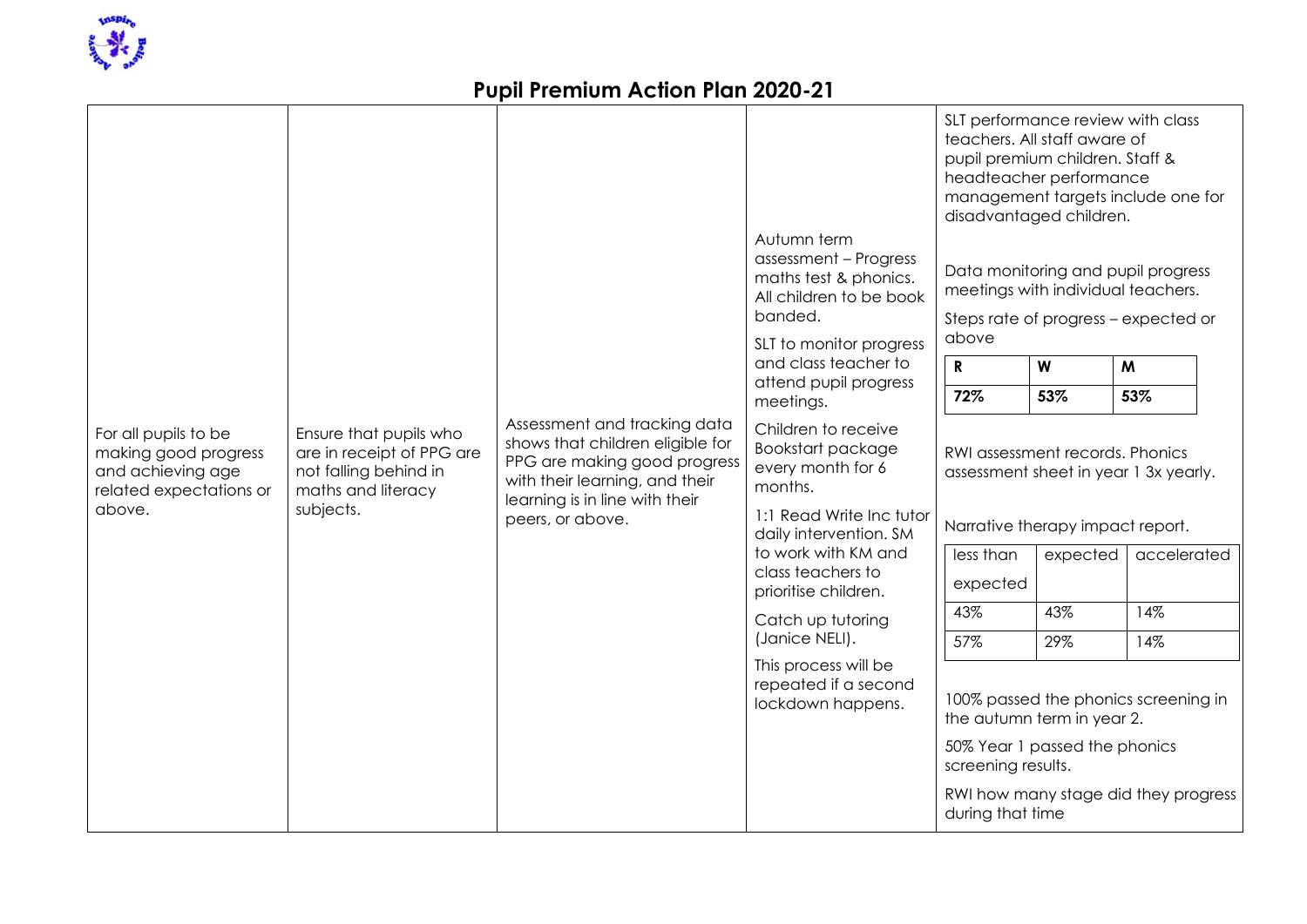

|                                                                                                        |                                                                                                                                                                             |                                                                                                                                                                                          | We have purchased<br>the Letterjoin scheme<br>to improve poor<br>handwriting observed<br>after the first lockdown.<br>Letterjoin can be used<br>at home and at school. | SLT and core subject leaders<br>monitoring books.<br>Impact shows that handwriting<br>has improved and the general<br>presentation in books is also<br>better. |
|--------------------------------------------------------------------------------------------------------|-----------------------------------------------------------------------------------------------------------------------------------------------------------------------------|------------------------------------------------------------------------------------------------------------------------------------------------------------------------------------------|------------------------------------------------------------------------------------------------------------------------------------------------------------------------|----------------------------------------------------------------------------------------------------------------------------------------------------------------|
| For all pupils to be<br>making good progress<br>and achieving age<br>related expectations or<br>above. | Ensure that pupils who are<br>in receipt of PPG are not<br>falling behind in maths<br>and literacy subjects due<br>to speech and language<br>delay.                         | Assessment and tracking data<br>shows that children eligible for<br>PPG are making good progress<br>with their learning, and their<br>learning is in line with their peers,<br>or above. | KM to train and deliver<br>the EKLAN early<br>language programme<br>to children in reception<br>class.                                                                 | Use the EKLAN assessment tools<br>to show progress, along with<br>phonic assessment data.<br>NELI – PP child made progress<br>from 2-2.5years to 4-5 years.    |
| <b>Pupil Cohort/individual Needs</b>                                                                   |                                                                                                                                                                             |                                                                                                                                                                                          |                                                                                                                                                                        |                                                                                                                                                                |
| <b>Desired outcome</b>                                                                                 | Action                                                                                                                                                                      | <b>Success Criteria</b>                                                                                                                                                                  | Intervention                                                                                                                                                           | <b>Monitoring Tool</b>                                                                                                                                         |
| For all children to have<br>access to resources to<br>boost their self-esteem.                         | To ensure children have all<br>they need I school and to<br>support if not. E.g. pencil<br>case, wellies, school shoes,<br>book bag.<br>Pencil case packs made<br>up ready. | Children who are eligible to PPG<br>have everything they need.                                                                                                                           | Offer to buy or provide<br>missing equipment.                                                                                                                          | Monitoring by staff.<br>All children have been able to<br>participate fully in all activities.                                                                 |